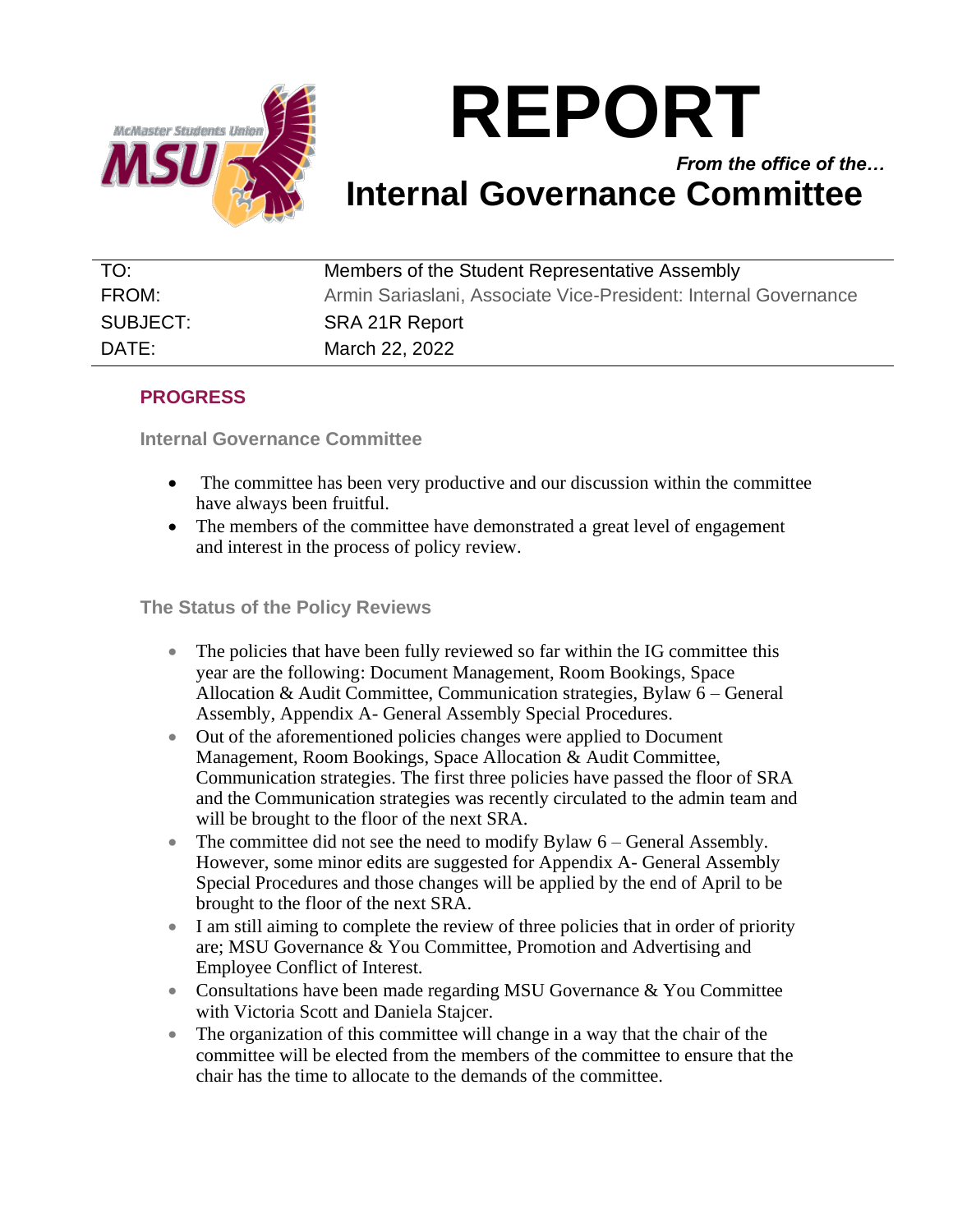- The HR department will be consulted shortly regarding the Employee Conflict of Interest. This policy has recently been reviewed (5 years ago) and no major changes are expected to be made to the policy which is the reason for its low priority on the list of the policies to review.
- Furthermore, I believe a vote of confidence for SRA elections will reduce the interests in running for this position and an empty SRA is very much dysfunctional. I'll be consulting with the president of MSU regarding the potential of dropping this requirement for the next elections.

## **Transition**

**Long-Term Projects**

- I will be consulting with the president of MSU regarding some of the environmental policies I have worked on to see how the next administration can potentially build on these frameworks.
- I have also been in contact with the president elect. I'll communicate some of the projects that his administration will need to continue working on. Furthermore, we both agreed on the need for a wide campaign for advertising MSU's healthcare policy. I'll be creating a framework for his administration in consultation with the marketing department of MSU to ensure that this campaign is conducted appropriately.

### **Transition Report & Hiring of the New AVP:IG**

- I have been writing my transition report for the next AVP: IG to ensure a smooth transition.
- I have made myself available to the members of the IG committee to reach out to me if they have any questions before applying for the AVP:IG position
- The hiring for this position has already started on the MSU's website and qualified candidates are encouraged to apply.

#### **Acknowledgments**

- I want to extend my deepest appreciation to the members of the IG committee. It is not easy to attend an hour long meeting every week on Monday 8-9 pm to discuss policies. They have been engaged throughout the duration of the committee and always guided me with their insightful comments and feedback.
- I would also like to thank Daniela Stajcer and Victoria Scott whom I have worked closely with over the past year. Our biweekly meetings allowed me to organize my thoughts and tasks that are required to be done for the week. They were always available when I needed guidance regarding my position.
- Furthermore, I have consulted with several other individuals over the past year, such as Denver Della-Vedova, Simranjeet Singh, Pauline Taggart, Michael Wooder, Chris Eley, JJ and many other individuals and I would like to thank them for taking the time to provide me with the guidance and the information I needed.

Sincerely,